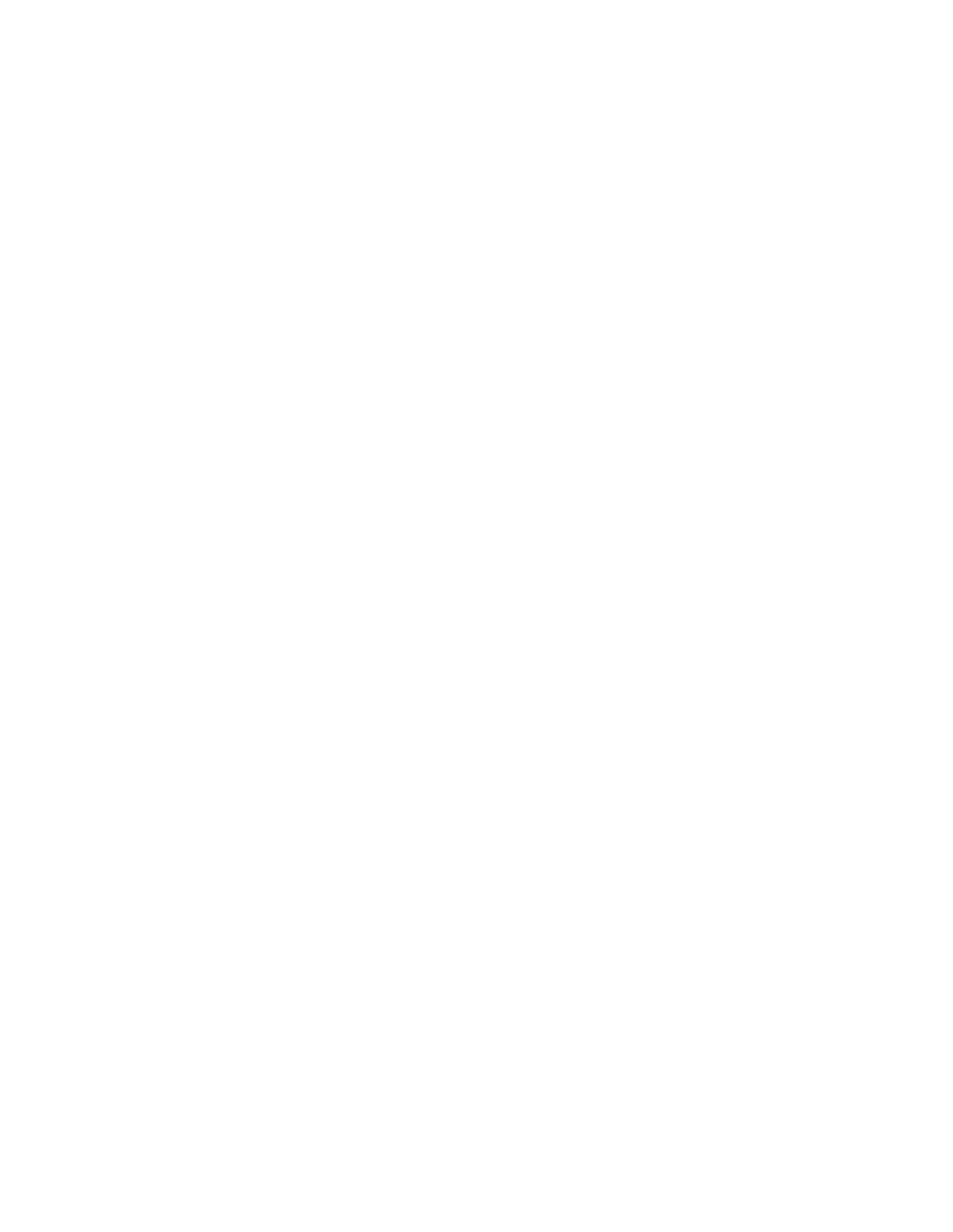# LSB - Live and Safe B Alternative semantics for Event B

Steve Reeves and David Streader University of Waikato,Hamilton, New Zealand {dstr,stever}@cs.waikato.ac.nz

July 10, 2006

#### **Abstract**

We define two lifted, total relation semantics for Event B machines: Safe B for safety-only properties and Live B for liveness properties. The usual Event B proof obligations, Safe, are sufficient to establish Safe B refinement. Satisfying Safe plus a simple additional proof obligation ACT REF is sufficient to establish Live B refinement. The use of lifted, total relations both prevents the ambiguity of the unlifted relational semantics and prevents operations being clairvoyant.

**Keywords**: process refinement, Event B, Live B, Safe B, LSB

## **1 Introduction**

An Event B tool will generate proof obligations that, when satisfied, are sufficient to guarantee the correctness of a machine refinement. But Event B has a partial correctness semantics that can model only safety properties, and although on the surface it seems that Event B could be extended to model liveness properties by the addition of simple proof obligations, this we show not to be the case.

The problem arises because of the underlying semantic model. It is well-known from Spivey's work on Z [1] that to use partial relations to model what is called total correctness in the state-based world and liveness in the event-based world, can result in operations being clairvoyant when operations may be guarded. This introduction of clairvoyant operations has also been found by Nelson [2] when extending Dijkstra's calculus (with a weakest precondition semantics). In [2] Nelson states "we require that the implementation of our commands be clairvoyant enough to find a computation that succeeds". We consider clairvoyance more thoroughly in Section 1.1.

In this paper we will define two lifted, total relation semantics for Event B:

**Safe B** semantics gives a partial correctness interpretation, as does Event B. We show that Event B's normal proof obligations, here called Safe, imply refinement defined on the new Safe B semantics;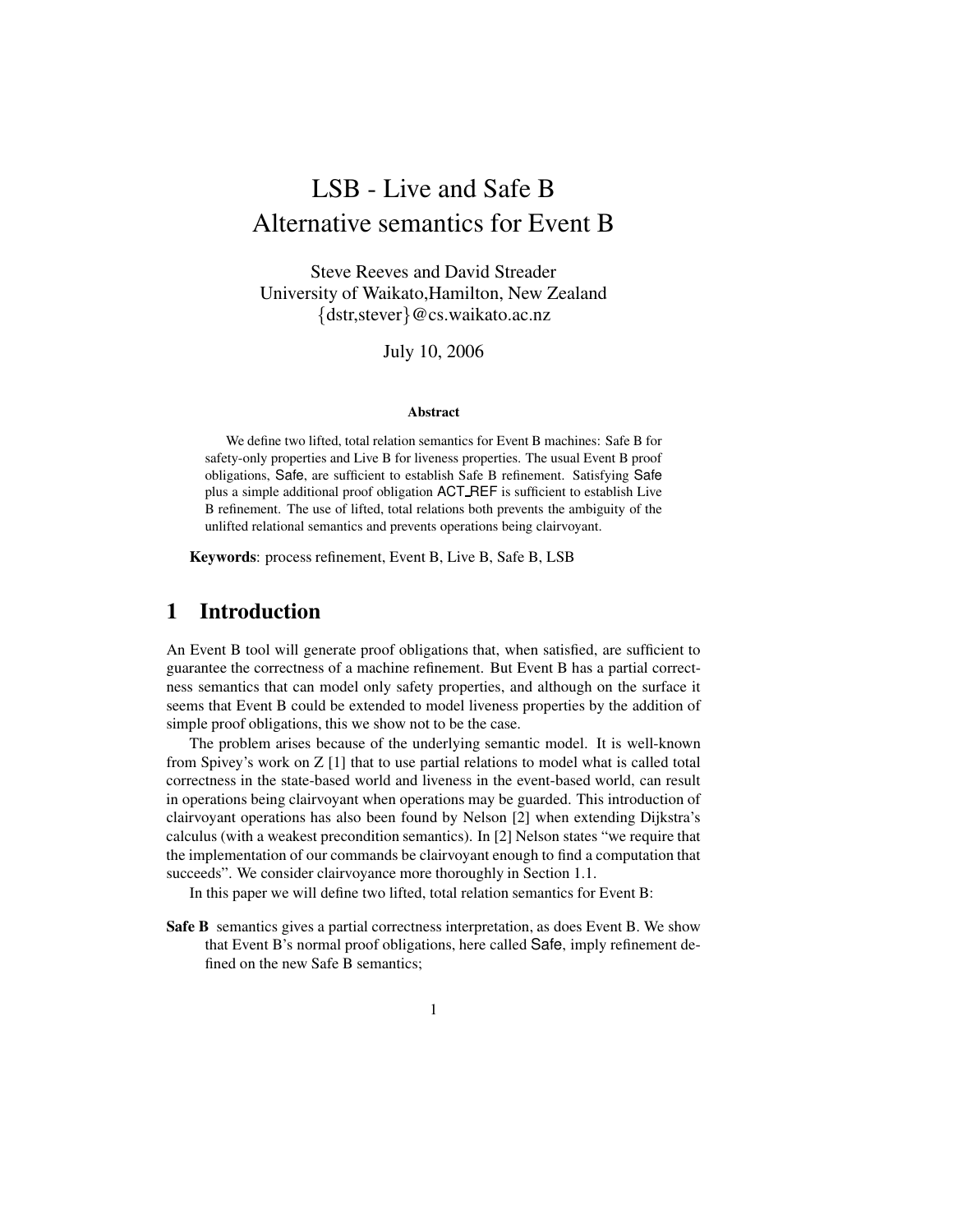**Live B** semantics gives a total correctness interpretation and differs from Safe B semantics in how the relation is totalised. Satisfying the proof obligations Safe plus one additional proof obligation is sufficient to imply refinement on Live B semantics, i.e.refinement on the total correctness semantics.

In Section 2 we review Event B semantics with the slightly generalised form of operations found in [3]. We motivate our definition of refinement by reference to a **natural** notion of refinement (Section 2.4) that is common in the literature.

In Section 3 we review the close relation between state-based formalisms and eventbased formalisms and formalise the previously mentioned natural notion of refinement in Definition 3. In Section 4 we define our Safe B semantics and show that applying the event-based definition of refinement gives the expected results. In Section 5 we define our Live B semantics and show that applying the event-based definition of refinement gives the result that we would expect from the event-based literature.

We illustrate our alternative semantics with a simple example system where the operations of one version, C, are indeed refinements of the operations of another version, A. We then use this example to show that had we given the partial relations a total correctness interpretation then, quite at odds with our expectations, the machine C is not a refinement of A (using the previously given natural notion of refinement).

A consequence of this is that simply adding an additional proof obligation while using the usual partial relation semantics of Event B would result in operations behaving *clairvoyantly* (see next section) and refinement not giving the results we expect.

#### **1.1 Clairvoyant operations**

The first reference we have found to clairvoyant operations is in Nelson's work [2] extending Dijkstra's calculus. The semantics used by both Nelson and Dijkstra is not based on partial relations but on weakest preconditions. What the partial relation and weakest precondition semantics have in common is that neither have an explicit representation of nontermination.

If we compose the two operations in Fig. 1 as relations, we get the result shown. The point here is that  $W$ ;  $U$  is defined to always take us from  $a$  to  $a$ . So, somehow, W must "know" not to allow the move from  $a$  to  $b$ , which leads us into being blocked, i.e. into a state which  **cannot get us back to**  $a$  **from.** 



Figure 1: Operation W and U and their clairvoyant composition

But this means that W must "know" that it will pass on "control" to U.

Hence we say that W must be "clairvoyant" because it must be able to see into the future (of its uses). Indeed, sequencing in general will require clairvoyance to work according to relational composition. This we take to be completely unacceptable.

The problem illustrated by the two operations  $W$  and  $U$  was referred to by Spivey as giving operations a meaning that *"differs from the meaning that would be be natural in a programming language"*[1, p136].

It is well known that partial relation semantics are ambiguous in that the region outside the domain of the relation can be interpreted in several ways: as guarded [4],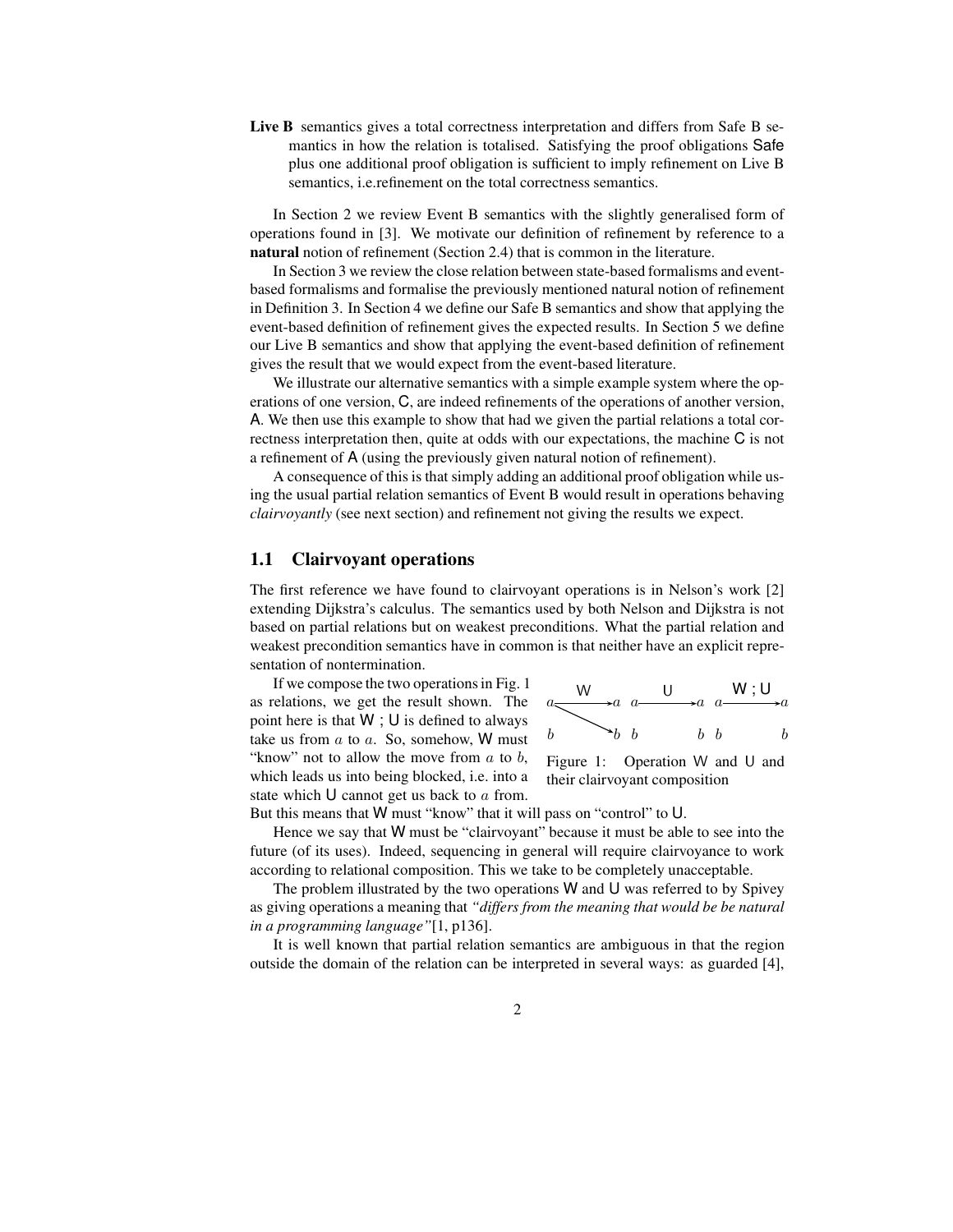as chaos (persistently undefined) [5] or as undefined [6].

Further, relations with no explicit representation of nontermination, whether partial or total, are ambiguous. They can be interpreted as either:

- **partial correctness** semantics (see [7, 8]) the relation defines the behaviour **only if** the operation terminates, or;
- **total correctness** semantics (see [5, 1, 9]) the relation defines when the operation terminates and what state it terminates in.

Under the partial correctness interpretation  $W$  and  $U$  (Fig. 1) do not behave clairvoyantly as  $W$ ; U quite naturally specifies that if  $W$ ; U terminates then it will terminate in state a. The clairvoyance only occurs if a total correctness interpretation is applied.

### **2 B and Event B Machines and semantics**

In this section we briefly review B [9] and Event B [8] machines and their semantics. To be *well-formed* the machine must satisfy some tool generated "proof obligations". B and Event B tools also automatically generate proof obligations that are *sufficient* to imply refinement.

In B [9] operations are given a partial relation semantics. The domain is partitioned into three disjoint sets. The states that do not satisfy the pre-condition Pre of the operation are *undefined*. The states that satisfy Pre can be either pre-states not related to any post-state, referred to as *magic* states, or pre-states that are related to a post-state, referred to as *active* states.

**Event B** was introduced in *Extending B without changing it* [10] to model operations that could be guarded in the process algebraic sense. In Event B operations (now called events) cannot be undefined on any part of their domain. Like Dunne and Conroy [3], however, we permit both guards  $G$  and  $Pre$  to condition generalised substitutions R as there is no theoretical reason to limit the operations to being totally defined:

#### $E \triangleq$  **PRE** Pre **SELECT** G **THEN** R **END**

In this paper the states that do not satisfy the pre-condition  $Pre$  of the operation are *undefined*, characterised by  $\neg Pre$ . The states that satisfy Pre can be either pre-states not related to any post-state, referred to as *blocked* states characterised by  $Pre \land \neg G$ , or pre-states that are related to a post-state, referred to as *active* states characterised by  $Pre \wedge G$ .

When **SELECT** does not appear, assume  $G = TRUE$ . Similarly when **PRE** does not appear, assume  $Pre = TRUE$ . We add a generalised substitution stop with before and after predicate FALSE as sugar for:

## $stop \triangleq \textbf{SELECT} \; FALSE \; \textbf{THEN} \; skip \; \textbf{END}$

Event B specifies only safety properties. Thus doing nothing satisfies any specification because it "does nothing wrong".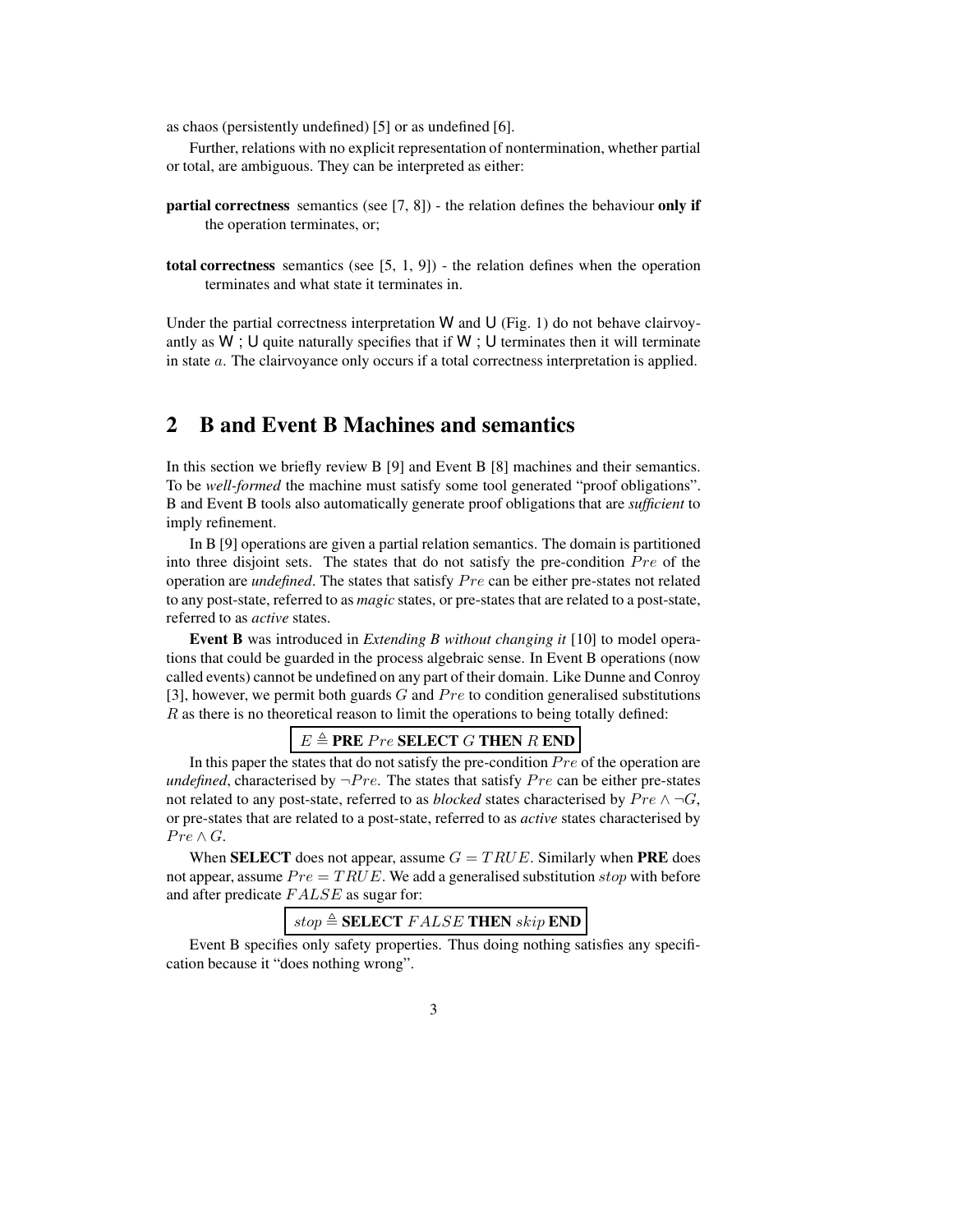#### **2.1 Set theoretic semantics**

The usual B syntax for generalised substitutions defines three predicates. The first defines a relation R and the two others define subsets of the pre-states:  $G$  is true of the states in  $domain(R)$  in which the operation is not blocked; and  $Pre$  is true of the states in  $domain(R)$  for which the operation is defined.

Let S be restricted to evaluations that satisfy the invariant,  $S \triangleq \{v|I(v)\}\$ . The partial relation rel  $\subseteq S \times S$  for "extended" Event B operation A can be split into three parts, based on combinations of the predicates I, Pre and G. The first is the *active* part:

 $a_A \triangleq \{v \mapsto v'|I(v) \wedge G(v) \wedge Pre(v) \wedge R(v, v')\}$ 

All three predicates hold in  $a_A$ . The second part  $m_A$  is not active, so G does not hold but Pre does still hold for it, so it is the *blocked* part of the relation (and so contributes nothing in the partial relation rel above):

 $m_A \triangleq \emptyset$ .

The third part, states for which Pre does not hold, is the *undefined* part:

 $u_A \triangleq \{v \mapsto x | I(v) \wedge \neg Pre(v) \}.$ 

States of  $u_A$  are related to all other states (x is unconstrained, though from S). The relational semantics of A is the union of these three parts:

 $rel_A \triangleq a_A \cup m_A \cup u_A$ 

This relational semantics is ambiguous(Section 1.1). It can be interpreted as giving either a partial correctness semantics or a total correctness semantics. Usually the interpretation is stated informally, i.e. not as part of the formal semantics, and also is usually fixed in the initial discussion and never changed. But we are interested in both interpretations, and even in using a set of operations where some are to have one interpretation and the rest to have the other interpretation. We wish to formally capture the semantic difference between total and partial correctness. To do this we will lift and totalise the partial relations in different ways, as we shall see.

#### **2.2 Proof obligations of Event B machines**

An Event B machine is initialised to start in the states for which init holds. The following three proof obligations constitute a *well-formedness* condition on Event B machines:

| $init(v) \Rightarrow I(v)$                                         | <b>INIT</b> |
|--------------------------------------------------------------------|-------------|
| $I(v) \wedge G(v) \wedge Pre(v) \Rightarrow \exists v'. R(v, v')$  | <b>FIS</b>  |
| $I(v) \wedge G(v) \wedge Pre(v) \wedge R(v, v') \Rightarrow I(v')$ | INV         |

Proof obligation INIT guarantees that the initialisation of a machine must satisfy its invariant. FIS guarantees that a, the active part of rel, is a total relation and finally INV guarantees that the postcondition of any operation must satisfy the machine invariant.

That  $G(v) \wedge Pre(v) \subseteq domain(R(v, v'))$  is guaranteed by the FIS proof obligation.

All Event B machines must be well-formed, i.e. must satisfy these three proof obligations, prior to the refinement of the machine. Let  $\mathbb B$  be the set of all well-formed machines.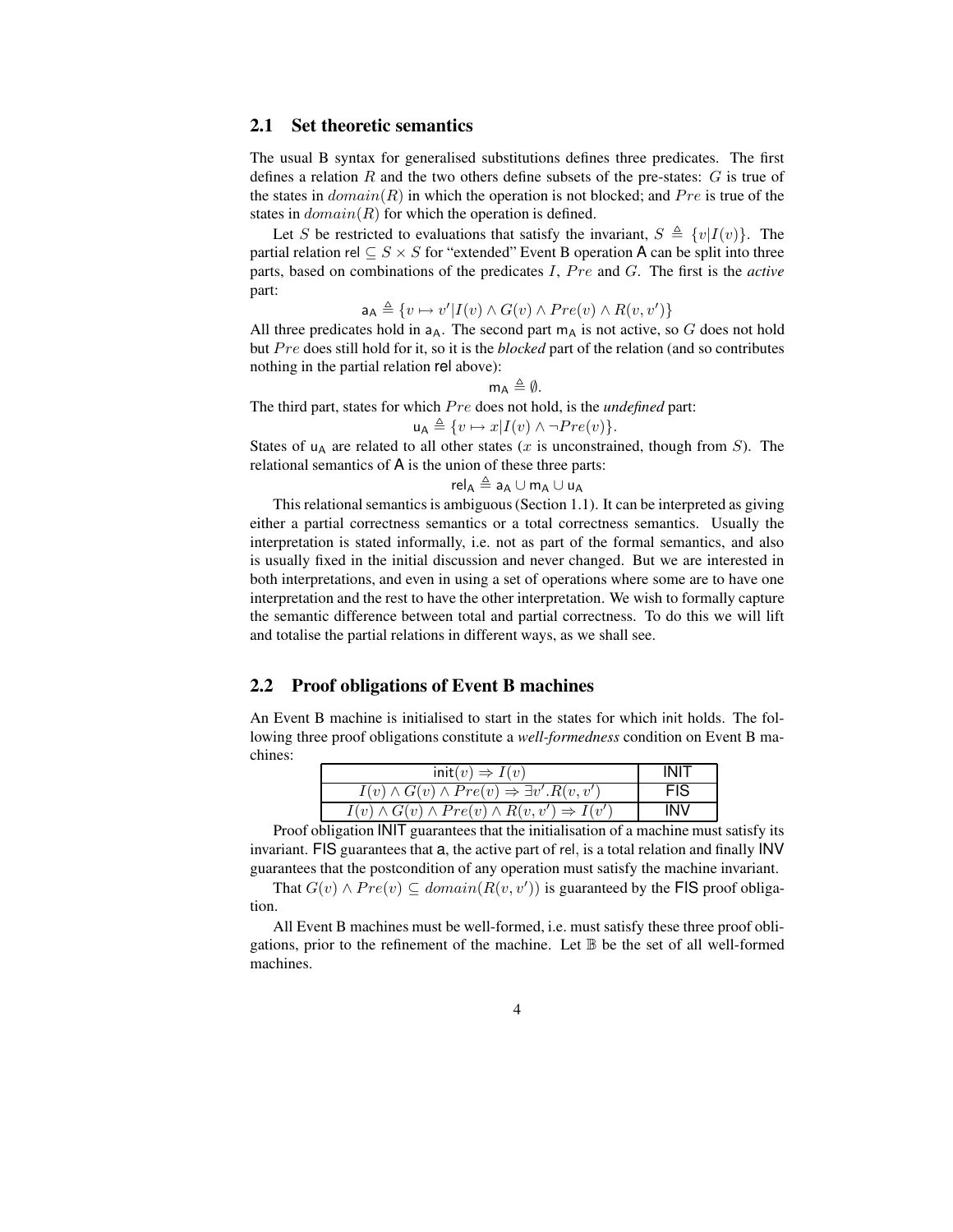#### **2.3 Refinement**

Refinement of the Event B operation A (see Fig. 2) is given by



Figure 2: Refinement A  $E_E C \iff rel_C \subseteq rel_A$ 

**Machine refinement** has been defined in various ways in the literature and small changes in a definition can have far reaching consequences.

In Event B [8] machine refinement is defined as a property quantified over all operations whereas in B [9] machine refinement is defined as a property quantified over all programs. The review of the event-based testing semantics in Section 3 provides an answer to the obvious question: what is a good definition of refinement?

#### **2.4 A natural but informal definition of refinement**

Although informal the following definition of refinement is very natural and appears in many places in the literature [7, 5, 9, 11, 12, 4]:

The concrete machine  $C \in \mathbb{B}$  is a refinement of an abstract machine  $A \in \mathbb{B}$ where no *user* of A could observe if they were given C in place of A.

The user of Event B machine A first places it in an Event B **context**  $x \in \mathbb{B}$ . This we write as  $\llbracket A \rrbracket_x$ . The user then **observes** the whole system, M, built from A and x. Thus to formalise this we need to define both Event B contexts and observations.

As B machines can be used only by programs, the contexts in which a B machine can be placed are only programs. Consequently it is natural to define B machine refinement by quantifying over all programs.

Event B machines, unlike B machines, are not used by programs, they are used by other machines. This is also true of the event-based definition of processes that appears in CSP [13], ACP [14] and the Algebraic Theory of Processes [15]. Because of these different users we would expect a Event B refinement to be quantified over all machines, just as testing refinement [15] is quantified over all processes. Although in Event B [8] refinement is quantified over all operations, in [3] they define forward and backward Event B refinement quantified over all programs.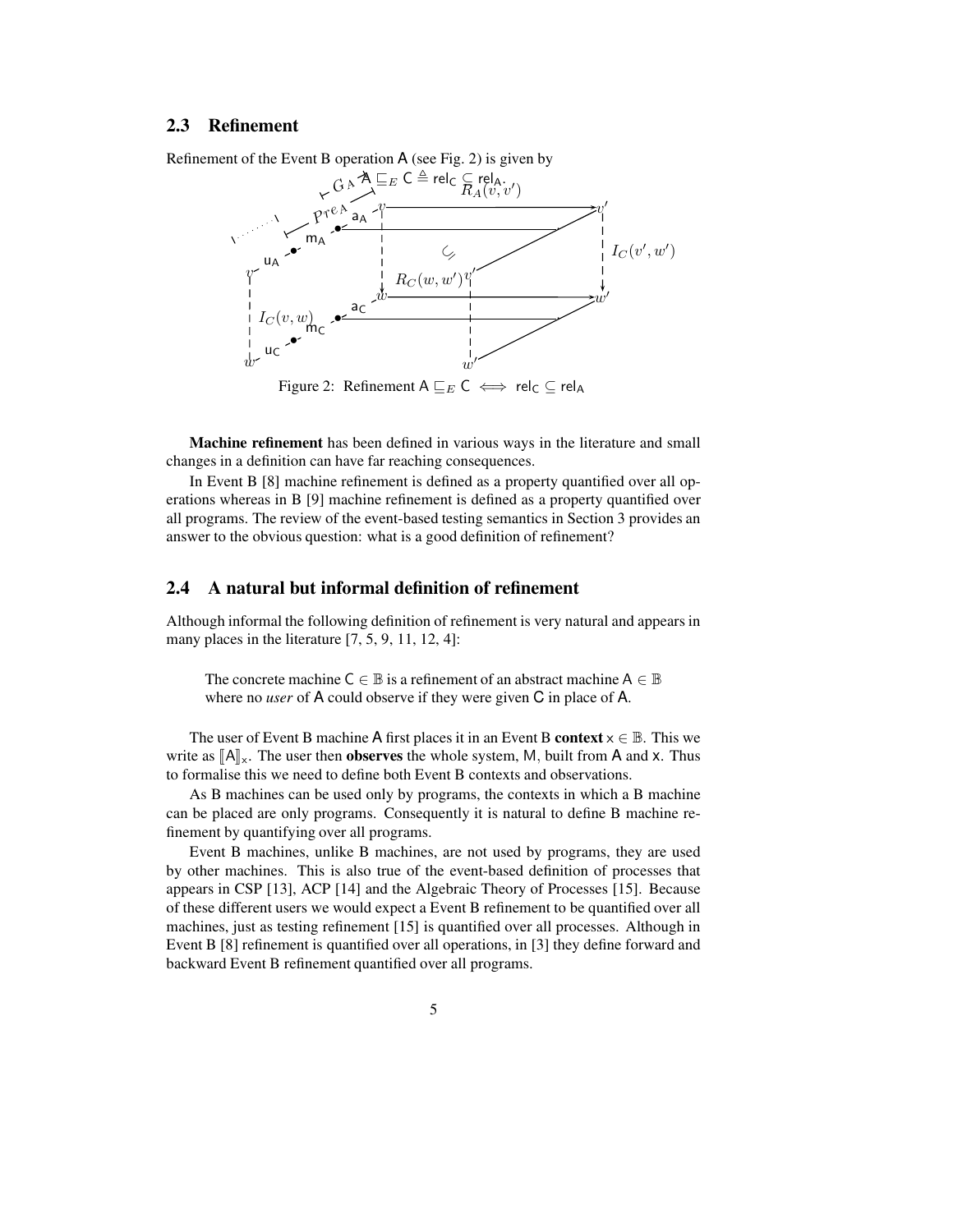#### **2.5 Decomposition and contexts**

The Event B methodology is based on a top-down approach where machine M can be *decomposed* into a pair of component machines A and x, written  $(A, x) \in decompose(M)$ . In performing such a decomposition the new machines may contain both *internal* (normal) operations, denoted by op for example, and *external* operations, denoted by  $\overline{op}$ . These new machines can then be *recomposed* so that  $recompose(A, x) = M$ .

Because of this top-down construction we would start with process M and construct  $(A, x) \in decompose(M)$  hence  $\llbracket A \rrbracket_x = recompose(A, x) = M$ .

We do not need to give the details of Event B decomposition but we remind the reader that recomposition takes the union of the *internal* operations of A and x. The only synchronisation of operations is between two operations with the same name where one is internal and the other is external. The external operation is simply dropped in the construction of  $recompose(A, x)$ .

The proof obligations of *decompose* guarantee that the external operations of one process are more abstract than the internal operations with the same name in the other process, so for any op:

$$
\overline{\mathsf{op}} \sqsubseteq \mathsf{op}.\tag{1}
$$

Thus the contexts that  $A$  can be placed in must satisfy  $(1)$ .

We postpone defining what can be observed of an Event B machine until after we review the observation of processes in the next section.

## **3 Machines are processes**

This section introduces nothing new but will review some ideas from the event-based world of processes and the close relation between the labelled transition system semantics of processes and the state-based relational semantics of operations.

CSP [16, 13] was one of the first process calculus formalisms and uses *failure* semantics to model liveness properties and trace semantics to model safety properties. Failure semantics has been characterised by an elegant **must** testing semantics and trace semantics characterised by **may** testing semantics [17, 15]. When the interactions formalised by these testing semantics is the same as the interactions of real processes with their environment (contexts) then an engineer can have some confidence that it is appropriate to use these testing refinements.

Subsequently a wide range of testing semantics [18, 19] has been designed and the process-theoretic approach has been applied to processesthat interact with each other in a wide variety of ways. Both B and Event B machinesinteract in a distinct, well-defined manner and this interaction can be formally modelled by a testing semantics. Thus following the process calculus approach will give some confidence that a definition of refinement can be constructed that is appropriate for Event B machines.

Let Act be a finite set of observable operations.

**Definition 1** *LTS—labelled transition systems. Let*  $Alp \subseteq Act$  *be the alphabet,*  $N_A$ *be a finite set of nodes and*  $s_A$  *the start node.* LTS  $A \triangleq (N_A, s_A, e_A, T_A, Alp_A)$  *where*  $s_A \in N_A$ ,  $e_A \in N_A$ , and  $T_A \subseteq \{(n, a, m) | n, m \in N_A \land a \in Alp \land n \neq e_A\}.$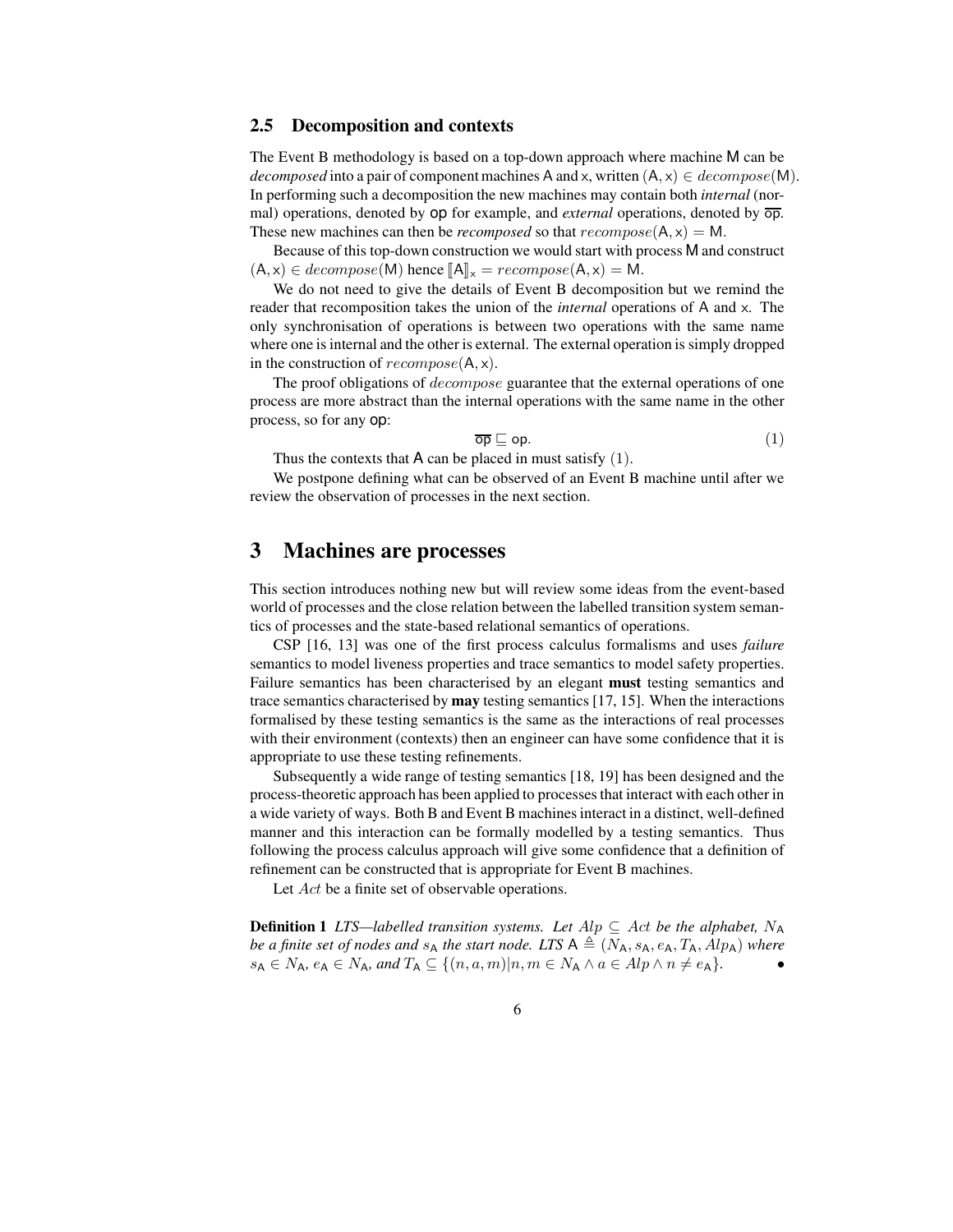$Alp_{\rm A}$  is the alphabet of A.

A *path* is a sequence of states and actions and the set of paths generated by the LTS A is:  $Path_{A} \triangleq \{s_{A}, \rho_{1}^{\alpha}, n_{2}, \rho_{2}^{\alpha}, \ldots | (n_{1}, \rho_{1}^{\alpha}, n_{2}), (n_{2}, \rho_{2}^{\alpha}, n_{3}), \ldots \in T_{A}\}.$ 

We write | $\rho$ | for the number of actions in (i.e. length of) a path and  $\rho^{\alpha}$  for the sequence of actions  $\rho_1^{\alpha}, \rho_2^{\alpha} \dots$  in path  $\rho = s_A, \rho_1^{\alpha}, n_2, \rho_2^{\alpha} \dots$  For finite paths  $\rho =$  $s_A, \rho_1^{\alpha}, n_2, \rho_2^{\alpha}, \ldots n_i$  define  $last(\rho) \triangleq n_i$ . We will write  $\epsilon$  for the empty sequence of actions, hence  $s_A^{\alpha} = \epsilon$ . Where A is obvious from context we write  $x \rightarrow{a} y$  for  $(x, \mathsf{a}, y) \in T_A \longrightarrow \text{ for } \exists m. (n, \mathsf{a}, m) \in T_A$ ,  $s_A \xrightarrow{\rho^{\alpha}} \text{when } \rho \in Path_A$ ,  $s_A \xrightarrow{\rho^{\alpha}} n$  when  $\rho \in Path_{\mathsf{A}} \wedge last(\rho) = n$ , and finally  $\pi(s) \triangleq \{a|s \stackrel{a}{\longrightarrow}\}.$ 

We define the traces of **A** to be:  $Tr(A) \triangleq {\rho^{\alpha} | s_A \frac{\rho^{\alpha}}{\rho}}.$ The complete traces of A are:

 $Tr^c({\bf A}) \triangleq \{ \rho^\alpha \vert (s_{\bf A} \xrightarrow{\rho^\alpha} n \wedge \pi(n) = \emptyset) \vee (s_{\bf A} \xrightarrow{\rho^\alpha} \wedge \vert \rho \vert = \infty) \} \cup \{ \rho^\alpha \sqrt{\vert (s_{\bf A} \xrightarrow{\rho^\alpha} e_{\bf A})} \}$ Trace refinement is:  $A \sqsubseteq_{Tr} C \triangleq Tr(C) \subseteq Tr(A)$  and complete trace refinement is: A  $\sqsubseteq_{Tr^c} \mathsf{C} \triangleq Tr^c(\mathsf{C}) \subseteq Tr^c(\mathsf{A})$ We define refusals:  $Ref(n, A) \triangleq$ 

 $\{\{\mathsf{a}|n\stackrel{\mathsf{a}}{\rightarrow}\}\cup X|\mathsf{a}\in\mathit{Alp}\land n\in N_\mathsf{A}\land \text{if }n=e_\mathsf{A} \text{ then }X=\emptyset\text{ else }X=\{\sqrt{\}}\}$ We define failures:  $Fall(A) \triangleq \{(\rho, X)|s_C \longrightarrow n \land X \in Ref(n, A)\}\$  and failure trace:  $FT(\mathsf{A}) \triangleq \{Ref(s_{\mathsf{A}}, \mathsf{A})\rho_1^{\alpha}Ref(n_2, \mathsf{A})\rho_2^{\alpha}Ref(n_3, \mathsf{A})\dots|s_{\mathsf{C}}\longrightarrow \}.$ Failure refinement [13, 14]: A  $\sqsubseteq_F \mathsf{C} \triangleq \forall \rho$ . Fail(C)  $\subseteq \mathsf{Tail}(A)$  and failure trace

refinement [14]:  $A \sqsubseteq_{FT} C \triangleq \forall \rho. FT(C) \subseteq FT(A)$ .

We only use failure trace refinement in Lemma 5 and all we need is the well-known result A  $\sqsubseteq_{FT}$  C  $\Rightarrow$  A  $\sqsubseteq_F$  C [14].

**Definition 2** *Parallel composition of LTS* **A** *and* **B** *is defined only if*  $Alp_A \cap Alp_B = \emptyset$ .

$$
N_{A||B} \stackrel{\text{def}}{=} N_A \times N_B, e_{A||B} = e_A \times e_B, s_{A||B} = (s_A, s_B) \text{ and } T_{A||B} \text{ is defined:}
$$
\n
$$
\frac{n \stackrel{a}{\longrightarrow} {}_{A}l, \overline{a} \notin \alpha(B)}{(n, m) \stackrel{a}{\longrightarrow} {}_{A||B}(l, m)} \frac{n \stackrel{a}{\longrightarrow} {}_{B}l, \overline{a} \notin \alpha(A)}{(m, n) \stackrel{a}{\longrightarrow} {}_{A||B}(m, l)} \frac{n \stackrel{a}{\longrightarrow} {}_{A}l, m \stackrel{\overline{a}}{\longrightarrow} {}_{B}k}{(n, m) \stackrel{a}{\longrightarrow} {}_{A||B}(l, k)}
$$
\n
$$
\text{let } \overline{X} \triangleq \{\overline{a}|a \in X\} \text{ then } Alp_{A||B} \stackrel{\text{def}}{=} (Alp_{A} - Alp_{B}) \cup (Alp_{B} - Alp_{A}).
$$

Let LTS be the set of all LTS. Our generic definition of refinement from [20] assumes that processes interact via the parallel composition given in Definition 2. But this generic definition of refinement is parameterised by:

- 1. the set of contexts that a process can interact with,  $\Xi \subseteq \{ (\Box \parallel x)|x \in \Box \Box \}$
- 2.  $Obs: LTS \rightarrow 2^{Ob}$  a function from LTS to a set of observations. Ob is the set of all possible observations.

**Definition 3** 
$$
A \sqsubseteq_{(\Xi, Obs)} C \triangleq \forall [\underline{\ }]_x \in \Xi. Obs([\mathsf{C}]_x) \subseteq Obs([\mathsf{A}]_x)
$$

It should be noted that processes can be given a relational semantics where the relation is between contexts and observations,  $Rel(A) \subseteq \Xi \times Ob$ . Using this relational semantics the definition of refinement in Definition 3 is simply subset on the relational semantics: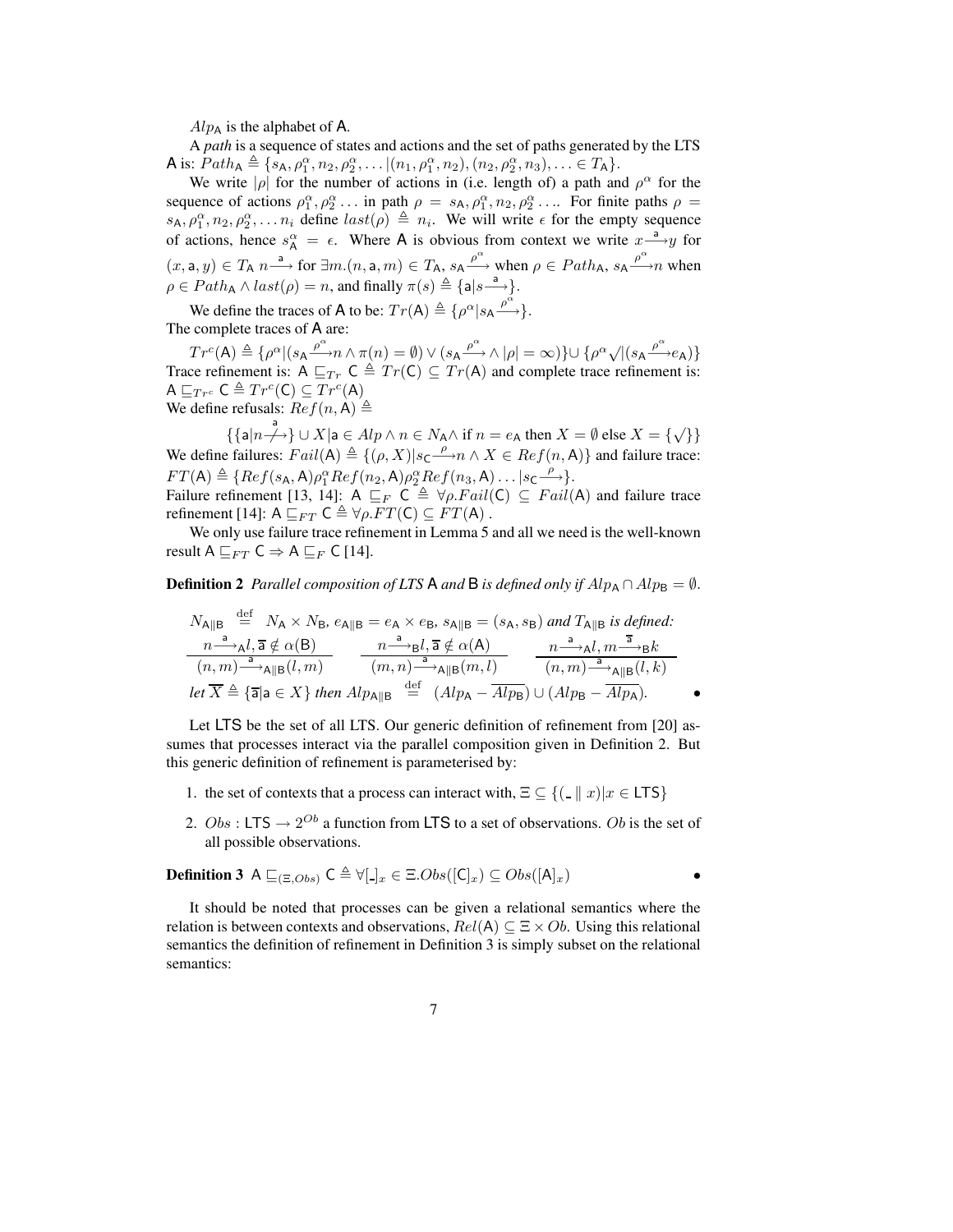**Lemma** 1 A  $\sqsubseteq_{(\Xi,Obs)} \mathsf{C} \iff Rel(\mathsf{C}) \subseteq Rel(\mathsf{A})$ 

It is important to note that this event-based definition of a relational semantics is not simply a relation from pre-state to post-state.

The safety semantics of a process A is given by its traces  $Tr(A)$ . The safety or partial correctness semantics of a process cannot be used to specify that something must happen. Thus if trace a;b were observable then any sub-trace a or  $\epsilon$  must also be observable else if  $\epsilon$  were not a valid observation we would know that a must be performed and if a were not a valid observation we would know that after performing an a then a b must be performed. Consequently using Definition 3 to model safety or partial correctness semantics we let  $Obs : LTS \rightarrow 2^{Tr}$ .

Failure semantics is well-known to model liveness properties, that is from the failure semantics of a process, it is known when an operations **must** occur. This in statebased terminology is the total correctness semantics. It was shown in [20] that when  $\Xi \subseteq \textsf{LTS}$  and  $\overrightarrow{Obs}$ : LTS  $\rightarrow 2^{Tr^c}$  then  $\Xi_{(\Xi,Tr^c)}$  is failure refinement i.e. a total correctness semantics.

It is well-known that ADTs can be placed only in contexts that are programs, Prog, i.e. sequences of operations, whereas processes in general can be placed in branching contexts [4]. The refinement of ADTs (or objects) has been defined in the literature [5, 11] in the style of Definition 3 where  $\Xi$  = Prog and  $Ob = Tr^c$ .

#### **3.1 Relating operation semantics**

There is an obvious bijection between LTS semantics and the relational semantics of a machine. Note a machine consists of a set of named operations hence the relational semantics of a machine contains a set of named relations.

The operational semantics of Event B machine A is the set of named partial relations  $Npr(A)$  or the operations in A as defined in Section 2.1. This can be used to define a LTS.

**Definition 4** lts(A)  $\triangleq$  (N<sub>ltsA</sub>, s<sub>ltsA</sub>, T<sub>ltsA</sub>, Alp) where N<sub>ltsA</sub> is the set of evaluations *of the variables of* **A**,  $s_{ltsA} \triangleq init_A$ ,

 $T_{ltsA} \triangleq \{(x, n, y)|(n, R_n) \in Npr(A) \land (x, y) \in R_n\},\$  $Alp \triangleq$  *the set of operations of* **A**.

**Example Event B machine** The partial relational semantics of Event B machine A is given by the solid arrows in W and  $U$  in Fig. 3. (The particular lifting and totalising that appears in Fig. 3 will be explained in the next section on Safe B semantics.)

**The observation of lifted total relations.** The *lifting* of the semantics adds a new element  $\perp$  to the domain of the relations (see Fig. 3). In this paper  $\perp$  will always be used to represent the *non-termination* of an operation. An operation is observed only when it terminates, hence when an operation goes to the post-state ⊥ it does not terminate and consequently is not observed.

The solid arrows in Fig. 3 end at states other than  $\perp$ . They represent an operation that has terminated and consequently the operation can be **observed**, whereas the dotted arrows end at ⊥ and represent an operation that has not terminated and consequently **cannot be observed**.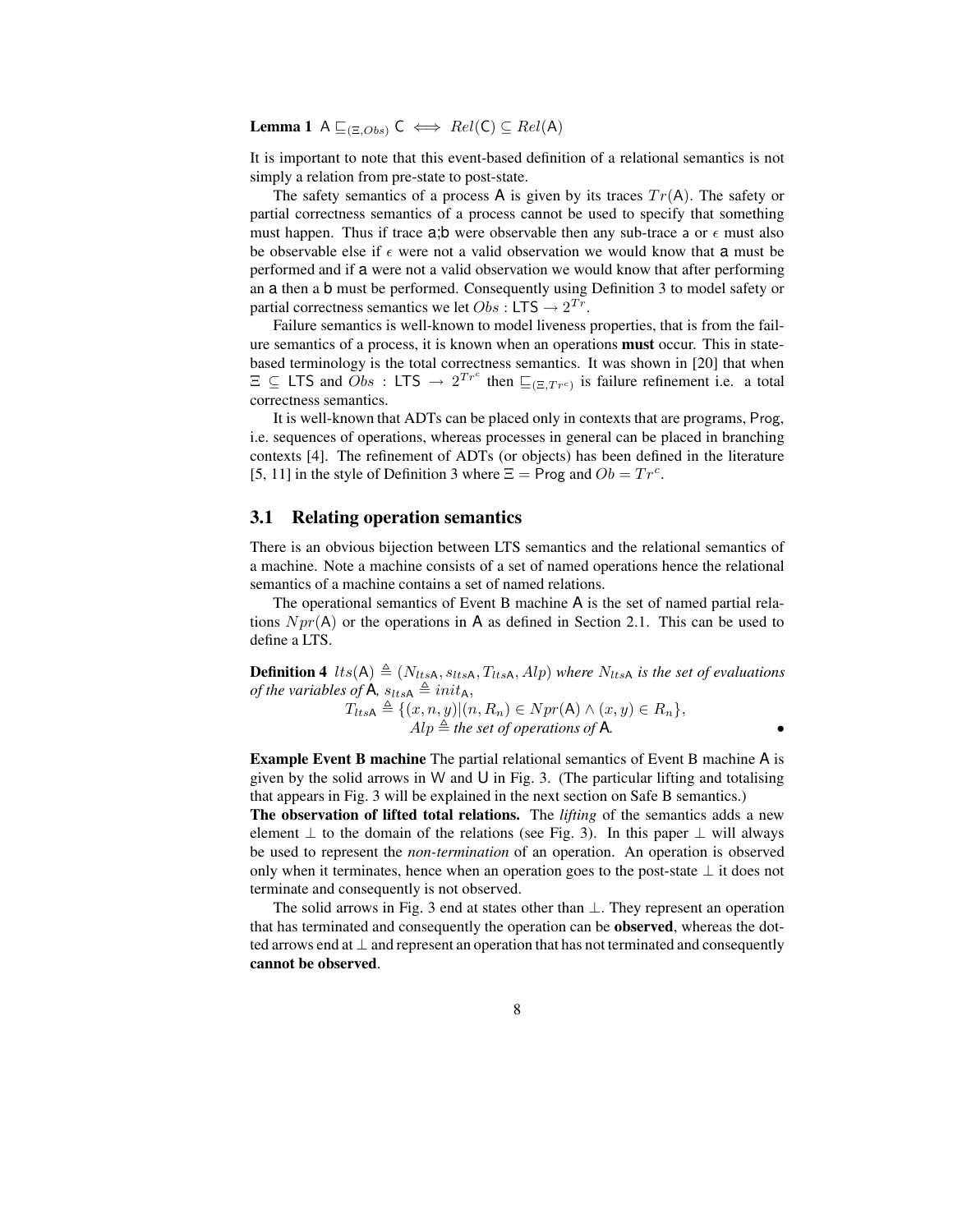

Figure 3: Machine A with its relational and LTS semantics

## **4 Safe B semantics -** Ab

The Safe B semantics of machines are the *lifted* total relations  $\widehat{rel} \subseteq S_+ \times S_+$  where  $S_{\perp} \triangleq \{v|I(v)\} \cup \{\perp\}$  and

> $\widehat{\mathsf{a}} \triangleq \{ v \mapsto v' | I(v) \wedge G(v) \wedge Pre(v) \wedge (R(v, v') \vee v' = \bot) \}$  $\widehat{\mathsf{m}} \triangleq \{ v \mapsto \bot | I(v) \wedge \neg G(v) \wedge Pre(v) \}$  $\widehat{\mathbf{u}} \triangleq \{v \mapsto x | I(v) \wedge \neg Pre(v) \wedge x \in S_{\perp}\}\$

The relation rel is defined as the union the *active*, *blocked* and *undefined* parts  $\widehat{rel} \triangleq \widehat{a} \cup \widehat{m} \cup \widehat{u}$ .

$$
\mathsf{el} \triangleq \widehat{\mathsf{a}} \cup \widehat{\mathsf{m}} \cup \widehat{\mathsf{u}}.
$$

 $rel \triangleq \hat{a} \cup \hat{m} \cup \hat{u}.$ <br>The machine A in Fig. 3 is given a partial relation semantics by Event B, shown by the solid arrows in W and U. The Safe B semantics for A is  $\hat{A}$ , shown in Fig. 3 by both the solid and dotted arrows.

As we are adopting a partial correctness approach in this section the semantics only shows the behaviour of the operation if the operation terminates. As partial correctness semantics cannot guarantee termination any operation must always be able to not terminate. The totalising captures this intention by mapping all pre-states to  $\perp$ .

#### **4.1 Relational semantics**

From the state-based view it is natural to construct the relational semantics of a sequence of two operations by the relational composition of the relational semantics of each operation. But from the event-based view we must consider what can be observed of the sequence of operations.

If we look at the partial relation  $W$ ; U in Fig. 4 we can see

$$
\widehat{W}; \widehat{U} = \widehat{W; U}
$$

We leave it to the interested reader to check that this is true in general.

It is easy to see that the lifted and totalised  $\hat{W}$ :  $\hat{U}$  relation tells us the possible change in state or even that it fails to terminate. But let us consider A placed in the context of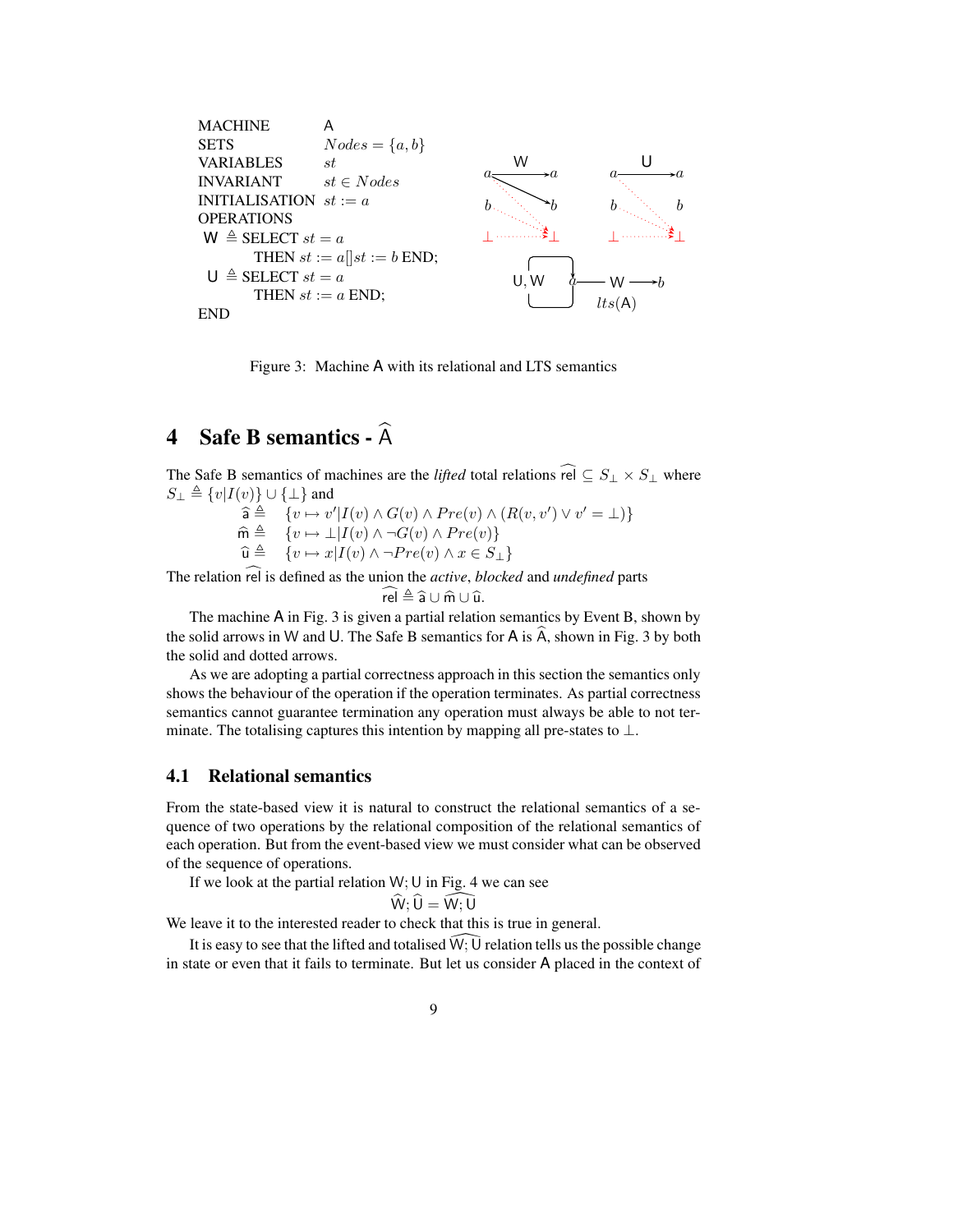program  $\overline{W}$ ;  $\overline{U}$ , then clearly operation W can be be performed and may end in state b (see Fig. 3) after which no further operations can be performed and thus it is possible for W alone to be observed. This observation cannot be inferred from the lifted and totalised relational semantics of  $\hat{W}$ ;  $\hat{U}$  (see Fig. 4) as arrow  $a \rightarrow \perp$  implies either that nothing is observed or that W;U is not observed.

As pointed out in Section 3 a process can be given a relational semantics where the relation is between its contexts and observations. This is easy to compute from the relational semantics of the operations and the interpretation given in Section 3.1 (details can



Figure 4: 
$$
Rel(A)
$$
 of A Fig. 3

be found in [4]). A small part of the relation  $Rel(A)$  is shown in Fig. 4 (right-hand side).

#### **4.2 Operation Refinement**

Here operations have a total relation semantics  $\widehat{rel_A}$  and refinement is defined as the subset of the total relations:

$$
A \sqsubseteq_S C \triangleq rel_C \subseteq rel_A.
$$

It is easy to see that this refinement is the same as Event B refinement (see Section 2.3) on the partial relation semantics, i.e. rel<sub>C</sub>  $\subseteq$  rel<sub>A</sub>  $\iff$  rel<sub>C</sub>  $\subseteq$  rel<sub>A</sub> and  $A \sqsubseteq_S C \iff A \sqsubseteq_E C$ .

#### **4.3 Machine Refinement**

We are going to apply the event-based definition of process refinement (see Section 3) that is based on placing a process in a context and observing the execution of both the process and context.

In Section 2.3 we defined the contexts that Event B machines can be placed in. In Section 3.1 we discussed the observation of operations with lifted total relations. When we apply this to the lifted total relations that model partial correctness semantics we find that traces are observable. It is easy to see that when traces are observable then refinement given in Definition 3 is the standard trace refinement. This is exactly what we expect as it is already known in the process literature that for safety-only properties (partial correctness) trace semantics is all that is needed.

**Definition 5** *Safe B refinement*  $\sqsubseteq_{SB}$ *:* 

$$
A \sqsubseteq_{SB} C \triangleq \forall x \in \mathbb{B}.Tr(lts([\![C]\!]_x)) \subseteq Tr(lts([\![A]\!]_x)) \qquad \qquad \bullet
$$

It is easy to establish that, for machines A in Fig. 3 and C in Fig. 5, A  $\sqsubseteq_{SB}$  C.

We can infer B machine refinement from the well-known corresponding processstyle refinements given in Section 3.

**Lemma 2** 
$$
lts(A) \sqsubseteq_{Tr} lts(C) \Rightarrow A \sqsubseteq_{SB} C
$$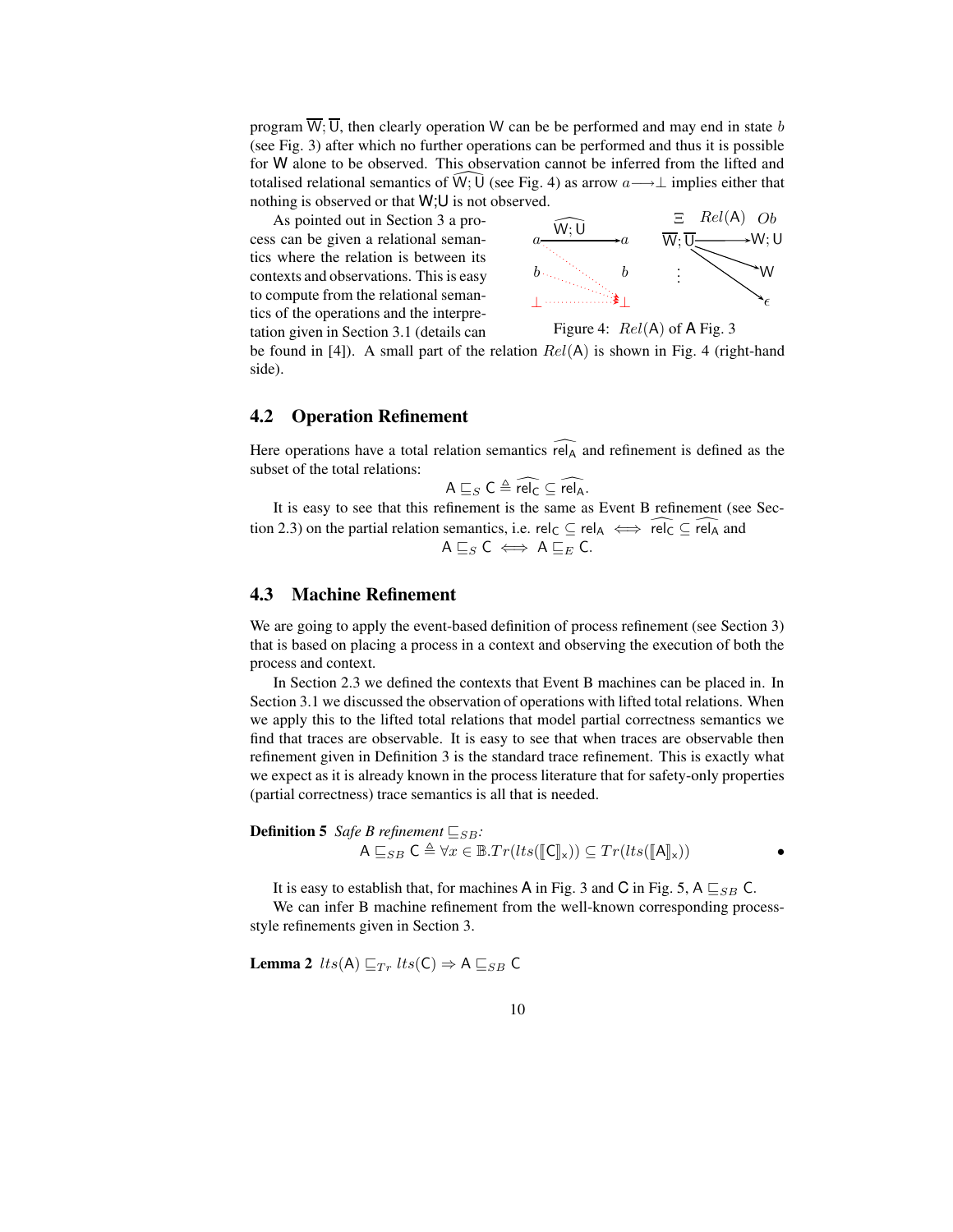

Figure 5: Machine C and safety only semantics

Proof (sketch). It is well-known [15] that Prog are all the tests needed to establish the safe (may) refinement of a process which is trace refinement and hence:

 $lts(A) \sqsubseteq_{(\mathsf{Prog},Tr)} lts(C) \Leftrightarrow lts(A) \sqsubseteq_{(LTS,Tr)} lts(C) \Leftrightarrow lts(A) \sqsubseteq_{Tr} lts(C)$ .

From definitions  $lts([A]_x) =_{Tr^c} [lts(A)]_{lts(X)}$ . Finally as Prog ⊂  $lts(\mathbb{B}) \subset LTS$ , we have  $lts(A) \sqsubseteq_{(LTS,Tr)} lts(C) \Rightarrow A \sqsubseteq_{SB} C.$ 

As we would expect, and it is easy to check, for machines A in Fig. 3 and C in Fig. 5,  $lts(A) \sqsubseteq_{Tr} lts(C)$ .

#### **4.4 Proof obligations and refinement**

Quantifying over all Event B machines is not computationally feasible and the standard solution is to construct a set of sufficient conditions quantified over all operations.

The Event B proof obligations are crafted so as to establish the well-known forward simulation as illustrated in Fig. 6. Forward simulation is sufficient to guarantee refinement. The lack of a "final" operation in Fig. 6 may, from the state-based perspective, seem worrying. But let us recall that many useful event-based programs do not terminate and event-based definitions of refinement and simulation [21] do not need any final operation.



Figure 6: Forward simulation

The proof obligations given here are no more that a slight rephrasing of those found in [8, 3].

| $init_C$ | $\Rightarrow \exists v \mathsf{.init}_{\mathsf{A}}(v) \wedge$ ' | $\sqrt{I_C(v,w)}$ |  |
|----------|-----------------------------------------------------------------|-------------------|--|
|          |                                                                 |                   |  |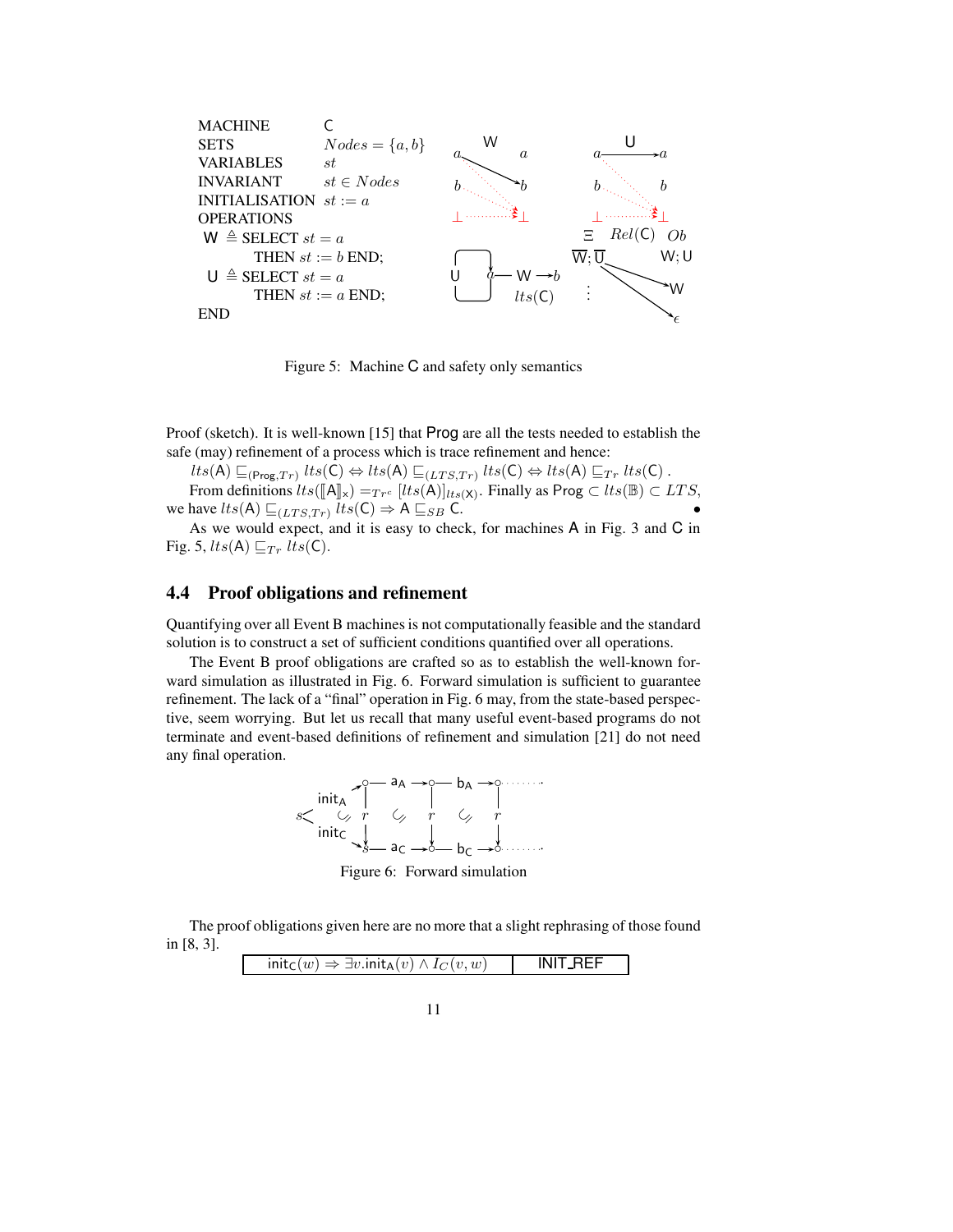The FIS REF proof obligation ensures refinement builds a total relation on the *active* states of the concrete operation.

The GRD\_REF proof obligation guarantees that refinement preserves *blocked* states of the relation, i.e. those v for which  $(Pre_A(v) \wedge \neg G_A(v))$  holds.

The INV REF proof obligation guarantees that the refinement of *active* states satisfies the subset in Fig. 6 . The only constraint on the the *undefined* states of the relation, i.e. those v for which  $(\neg Pre_A(v))$  holds, is that it must be in one of  $\hat{u}$ ,  $\hat{m}$  or  $\hat{a}$ . This is automatically guaranteed from the interpretation of the three predicates.

| $I_A(v) \wedge I_C(v, w) \wedge Pre_A(v) \wedge G_A(v) \Rightarrow$                                  | $\exists w'. R_C(w, w')$ | <b>FIS_REF</b> |
|------------------------------------------------------------------------------------------------------|--------------------------|----------------|
| $I_A(v) \wedge I_C(v, w) \wedge Pre_A(v) \wedge \neg G_A(v) \Rightarrow Pre_C(w) \wedge \neg G_C(w)$ |                          | GRD_REF        |
| $I_A(v) \wedge I_C(v, w) \wedge Pre_C(w) \wedge G_C(w) \wedge R_C(w, w') \Rightarrow$                | <b>INV_REF</b>           |                |
| $G_A(v) \wedge Pre_A(v) \wedge \exists v'.(R_A(v, v') \wedge I_C(v', w'))$                           |                          |                |

Let Safe be the set of proof obligations {INIT\_REF, FIS\_REF, GRD\_REF, INV\_REF} It is well-known and easy to see that these proof obligations establish the individual subset relations in Fig. 6. Hence the proof obligations establish a refinement.

The mapping  $lts$  between the state- and event-based semantics can be used to show what we might expect: that the Safe proof obligations of Event B refinement are sufficient to establish trace refinement.

**Lemma** 3 *The* Safe *proof obligations imply*  $lts(A) \sqsubseteq_{Tr} lts(C)$  *and*  $A \sqsubseteq_{SB} C$ 

Proof (sketch). The Safe proof obligations imply the subset relations in Fig. 6. It is clear from inspection of Fig. 6 that  $lts(A) \sqsubseteq_{(\text{Prog},Tr)} lts(\textsf{C})$ . The result follows from Lemma 2.  $\bullet$ 

This section has no new results. It is interesting, though, as it makes use of the close connection between the state-based relational semantics and the event-based LTS semantics to apply a testing-style definition of refinement to Event B machines.

## **5** Live B semantics -  $\widetilde{A}$

In order to model what can be observed of an execution of an Event B machine we need to define the effect of executing a sequence of operations. But as already discussed in Section 1.1, with total correctness semantics modelling sequential composition of operations as the relational composition of partial relations is problematic.

We will write  $W_C$  for the W operation of machine C (Fig. 5) and  $W_A$  for the W operation of machine A (Fig. 3).

**Using the partial relation semantics**, the solid arrows in Fig. 7, we can see that  $W_A$ ; U must terminate! As we want, and would expect,  $W_A \sqsubseteq W_C$ , but using the natural notion

 $a \xrightarrow{a} a$  $b_{\odot}$   $\rightarrow$ ⊥ ⊥ ⊥ ⊥ ⊥ ⊥  $a \sim Wc$  a  $b_{\odot}$   $\rightarrow$  $a \xrightarrow{U} a$  $b_{\odot \gtrsim}$  b

Figure 7: Operations from A and C

of refinement given in Section 2.4,  $A \not\sqsubseteq C$ . This can easily be seen by considering what can be observed, based on partial relation semantics:

 $Obs([\mathbf{A}]_{\overline{\mathbf{W}},\overline{\mathbf{U}}}) = \{\mathbf{W};\mathbf{U}\}\$  but  $Obs([\mathbf{C}]_{\overline{\mathbf{W}},\overline{\mathbf{U}}}) = \{\mathbf{W}\}.$ 

The clairvoyance that partial relations would introduce means that  $W \notin Obs([\mathbb{A}]\overline{w}, \overline{u})$ . This we regard as counter-intuitive. It means that refinement, defined in a natural way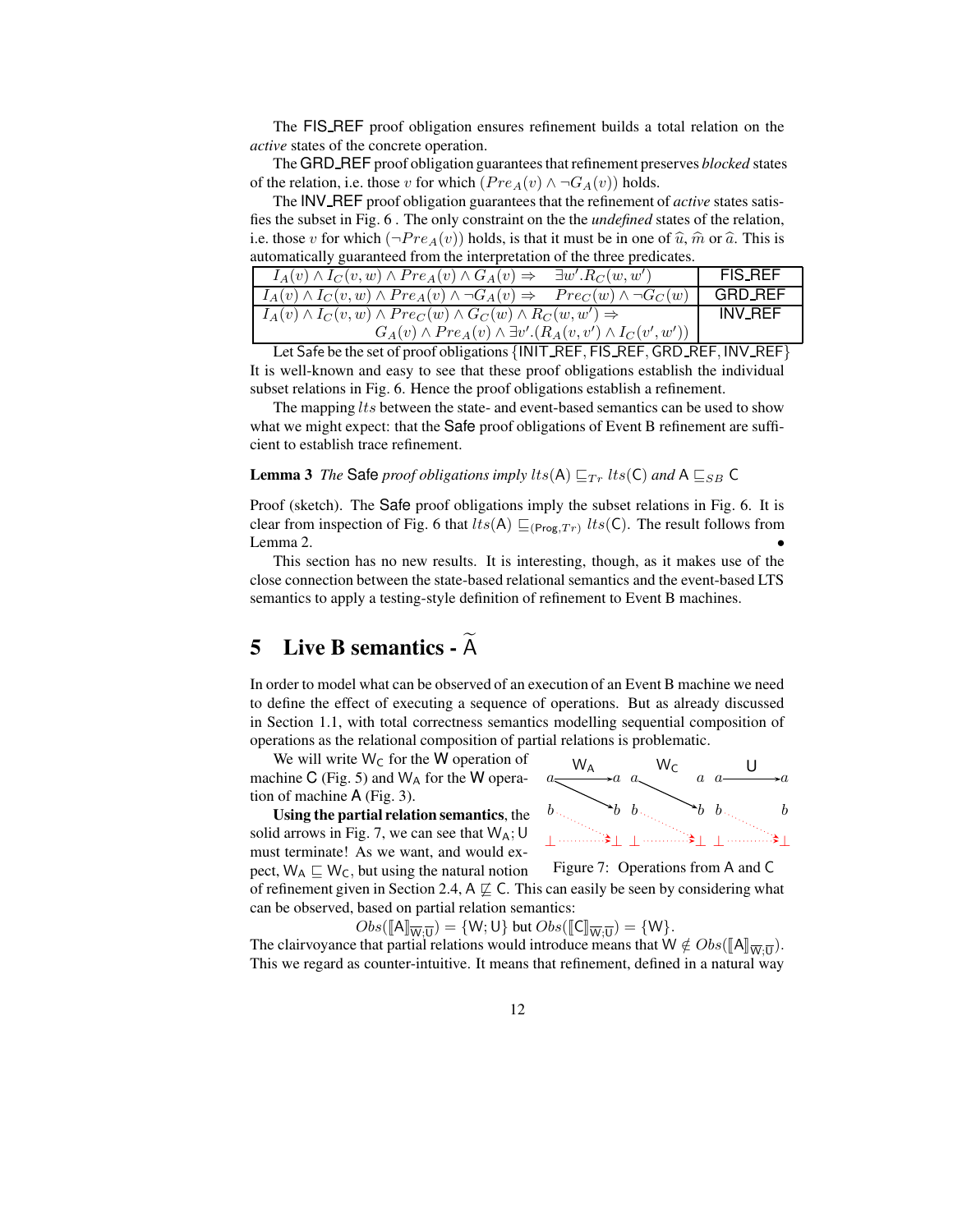(Section 2.4), would give unexpected and undesirable results. Because of this a lifted, totalised semantics is, we believe, to be preferred.

#### **5.1 Lifting and totalising**

The Live B semantics of machines are the *lifted*, total relation rel  $\subseteq S_1 \times S_1$  where  $S_{\perp} \triangleq \{v|I(v)\} \cup \{\perp\}$  and

$$
\begin{array}{ll}\n\mathsf{a} \triangleq & \{v \mapsto v'|I(v) \wedge G(v) \wedge Pre(v) \wedge R(v, v')\} \\
\widehat{\mathsf{m}} \triangleq & \{v \mapsto \bot | I(v) \wedge \neg G(v) \wedge Pre(v)\} \\
\widehat{\mathsf{u}} \triangleq & \{v \mapsto x | I(v) \wedge \neg Pre(v) \wedge x \in S_{\bot}\} \\
\widetilde{\mathsf{rel}} \triangleq & \mathsf{a} \cup \widehat{\mathsf{m}} \cup \widehat{\mathsf{u}} \\
\end{array}
$$

The difference between rel and rel is that in rel the active part of the relation, a, is guaranteed to terminate (see Fig. 7) whereas in the partial correctness semantics rel the active part is  $\hat{a}$  where no such guarantee exists.

**Definition 6** *Live B refinement* 
$$
\sqsubseteq_{LB}
$$
 :  
\n $A \sqsubseteq_{LB} C \triangleq \forall x \in \mathbb{B}.Tr^{c}(lts([\llbracket C \rrbracket_{x})) \subseteq Tr^{c}(lts([\llbracket A \rrbracket_{x}))$ 

#### **5.2 Proof obligations and refinement**

The ACT REF proof obligation guarantees that refinement preserves *active* states of the relation, those states x where  $(Pre(x) \wedge G(x))$ .

|  |  | $I_A(v) \wedge I_C(v, w) \wedge Pre_A(v) \wedge G_A(v) \Rightarrow Pre_C(w) \wedge G_C(w)$ <b>ACT_REF</b> |  |  |  |  |  |
|--|--|-----------------------------------------------------------------------------------------------------------|--|--|--|--|--|
|  |  | Let Live be the proof obligations Safe $\cup$ {ACT_REF}. The Live proof obligations                       |  |  |  |  |  |
|  |  |                                                                                                           |  |  |  |  |  |

of Event B refinement are sufficient to establish failure refinement.

It should be noted that this proof obligation is little more than a rephrasing of the proof obligation  $Fwd.CT$  in Dunne and Conroy's Proposition 2 [3, p58].

**Lemma** 4  $lts(A) \sqsubseteq_F lts(C) \Rightarrow A \sqsubseteq_{LB} C$ 

Proof (sketch). From [20]  $lts(A) \sqsubseteq_F lts(C) \Leftrightarrow lts(A) \sqsubseteq_{(LTS,Tr^c)} lts(C)$ . From definitions  $lts([A]_x) =_{Tr^c} [lts(A)]_{lts(X)}$ . Finally as  $lts(\mathbb{B}) \subset LTS$  we have  $lts(A) \sqsubseteq_{(LTS,Tr^c)} lts(C) \Rightarrow A \sqsubseteq_{LB} C.$ 

**Lemma 5** *The* Live *proof obligations imply*  $lts(A) \sqsubseteq_F lts(C)$  *and*  $A \sqsubseteq_{LB} C$ 

Proof (sketch). From Lemma 3 we know that the Live proof obligations imply  $lts(A) \sqsubseteq_{Tr} lts(C)$ . But ACT REF implies that the active states are preserved by refinement thus  $\pi(n_A) \subseteq \pi(n_C)$  and hence  $Ref(n_C) \subseteq Ref(n_A)$ . Thus  $lts(A) \sqsubseteq_{FT}$ *lts*(C). From the literature it is well-known that this implies  $lts(A) \sqsubseteq_F lts(C)$ .

From Lemma 4 we have  $A \sqsubseteq_{LB} C$ .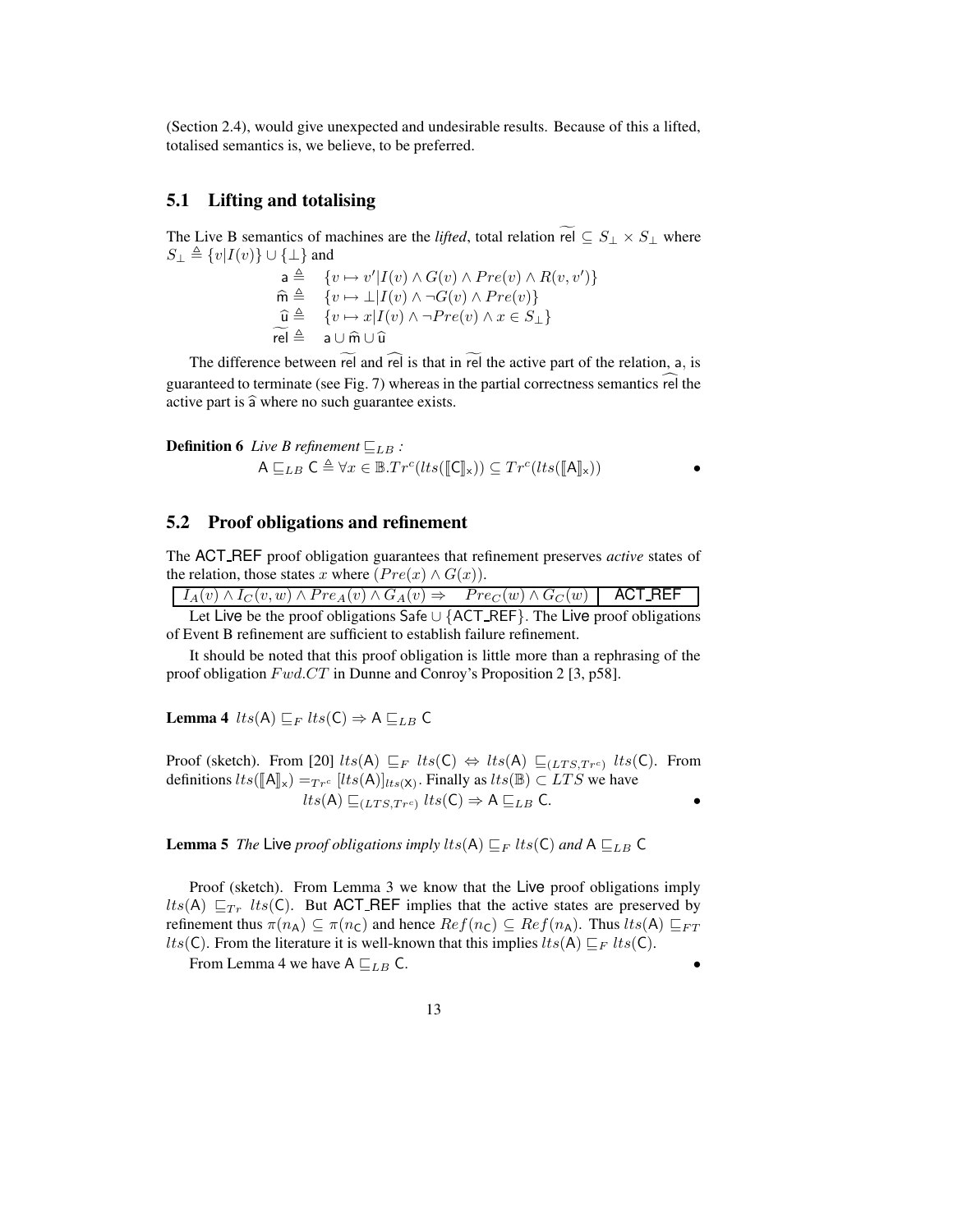#### **5.2.1 Comparison of Live B with Event B**

It is clear that Event B has guarded (and hence blocked) states, but not undefined states. In order to compare Live B with Event B we first remove the undefined states from Live B. This we can do by assuming:

$$
Pre_A(v) = Pre_C(w) = true
$$

and simplifying our proof obligations.

Our INV REF and GRD REF proof obligations will be the same as Event B proof obligations by the same name, see [8]. But, our ACT REF proof obligation, though an obvious proof obligation, is not found in [8] because they construct partial correctness semantics. ACT REF prevents the active part of machine operations from being refined into "do nothing".

### **6 Conclusion**

This paper introduces little that, taken in individual parts, is new. Most of the work consists in pulling together material, not all of which is widely known, from both the statebased and event-based literature. What we found of interest is that unlifted relational semantics are ambiguous, being open to both partial correctness and total correctness interpretations (Section 1.1). If we add to this the fact that using partial relations to model total correctness semantics introduces clairvoyant behaviour (Section 1.1), we see good reason to use a semantics based on lifted, total relations.

We have introduced two lifted, total relation semantics for Event B operations. The Safe B semantics  $\tilde{A}$  is a partial correctness semantics and the Live B semantics  $\tilde{A}$  is a total correctness semantics. Applying a natural definition of refinement to the partial correctness semantics  $\vec{A}$  results in the same pre-order as Event B's usual partial relations. Applying this same natural definition of refinement, but to the total correctness semantics  $A$ , gives a new definition of refinement. Proof obligations, essentially taken from [3], are sufficient to imply this new definition of refinement while avoiding clairvoyant behaviour.

Because partial correctness and total correctness semantics are modelled by the lifting and totalising of individual operations there is no reason why we should not have operations with partial correctness semantics and operations with total correctness semantics in the same machine. This could be of use if some operations represented calls to a remote process that might not terminate, and hence need safety-only semantics, and other operations are under local control and we can guarantee that they will terminate, hence they can be given live semantics.

#### **6.1 Comparison with literature**

Dunne and Conroy's Proposition 3 [3, p59] claims to give local conditions that are necessary and sufficient to establish singleton failure refinement for Event B machines. In [3, Section 4.1] a trace of a B machine is defined in terms of a sequence of the operations. As Event B operations have a partial relation semantics, this definition introduces clairvoyant behaviour as seen in Fig. 1. As a consequence of using partial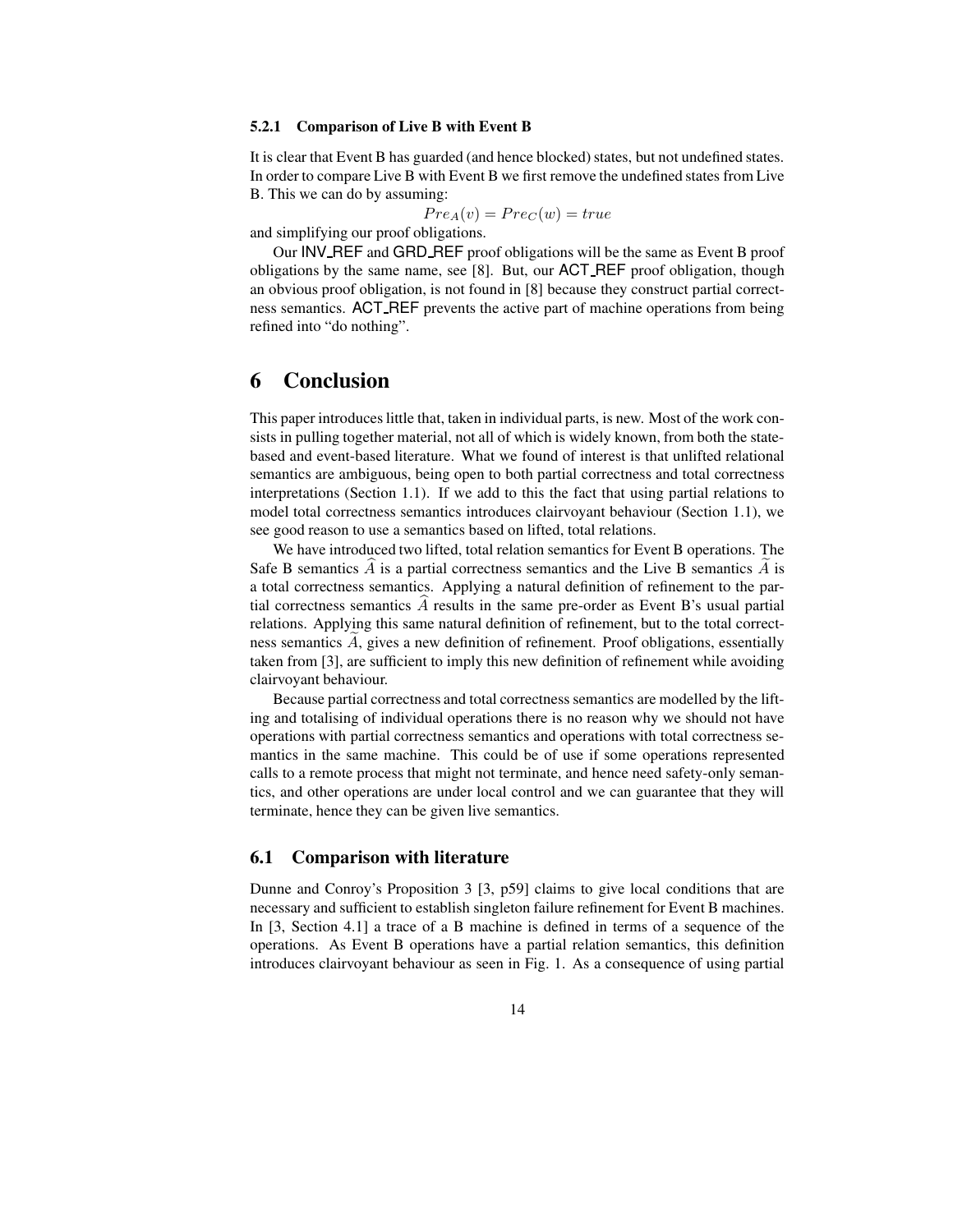relations our example machines A (Fig. 3) and C (Fig. 5) are refinements but are not singleton failure refinements.

## **References**

- [1] Spivey, J.M.: The Z notation: A reference manual. 2nd. edn. Prentice Hall (1992)
- [2] Nelson, G.: A generalization of Dijkstra's calculus. ACM Transactions on Programming Languages and Systems **11** (1989) 517–561
- [3] Dunne, S., Conroy, S.: Process refinement in B. In Treharne, H., King, S., Henson, M.C., Schneider, S., eds.: ZB 2005: Formal Specification and Development in Z and B, 4th International Conference of B and Z Users. Volume 3455 of Lecture Notes in Computer Science., Springer (2005) 45–64
- [4] Bolton, C., Davies, J.: A singleton failures semantics for Communicating Sequential Processes. Research Report PRG-RR-01-11, Oxford University Computing Laboratory (2001)
- [5] Woodcock, J., Davies, J.: Using Z: Specification, Refinement and Proof. Prentice Hall (1996)
- [6] Deutsch, M., Henson, M.C., Reeves, S.: An analysis of total correctness refinement models for partial relation semantics: part 1. The Logic Journal of the IGPL **11** (2003) 285–316
- [7] de Roever, W.P., Engelhardt, K.: Data Refinement: Model oriented proof methods and their comparison. Cambridge Tracts in theoretical computer science 47 (1998)
- [8] Metayer, C., Abrial, J.R., Voisin, L.: Event-B language. RODIN Project Deliverable D7 (2005)
- [9] Abrial, J.R.: The B-Book: Assigning Programs to Meanings. Cambridge University Press (1996)
- [10] Abrial, J.R.: Extending B without changing it (for developing distributed systems). In Habrias, H., ed.: Proceedings of 1st Conference on the B method. Putting into Practice methods and tools for information system design, 3 rue du Maréchal Joffre, BP 34103, 44041 Nantes Cedex 1, B1996, IRIN Institut de recherche en informatique de Nantes (1996) 169–191
- [11] Derrick, J., Boiten, E.: Refinement in Z and Object-Z: Foundations and Advanced Applications. Formal Approaches to Computing and Information Technology. Springer (2001)
- [12] Derrick, J., Boiten, E.: Relational concurrent refinement. Formal Aspects of Computing **15** (2003) 182–214